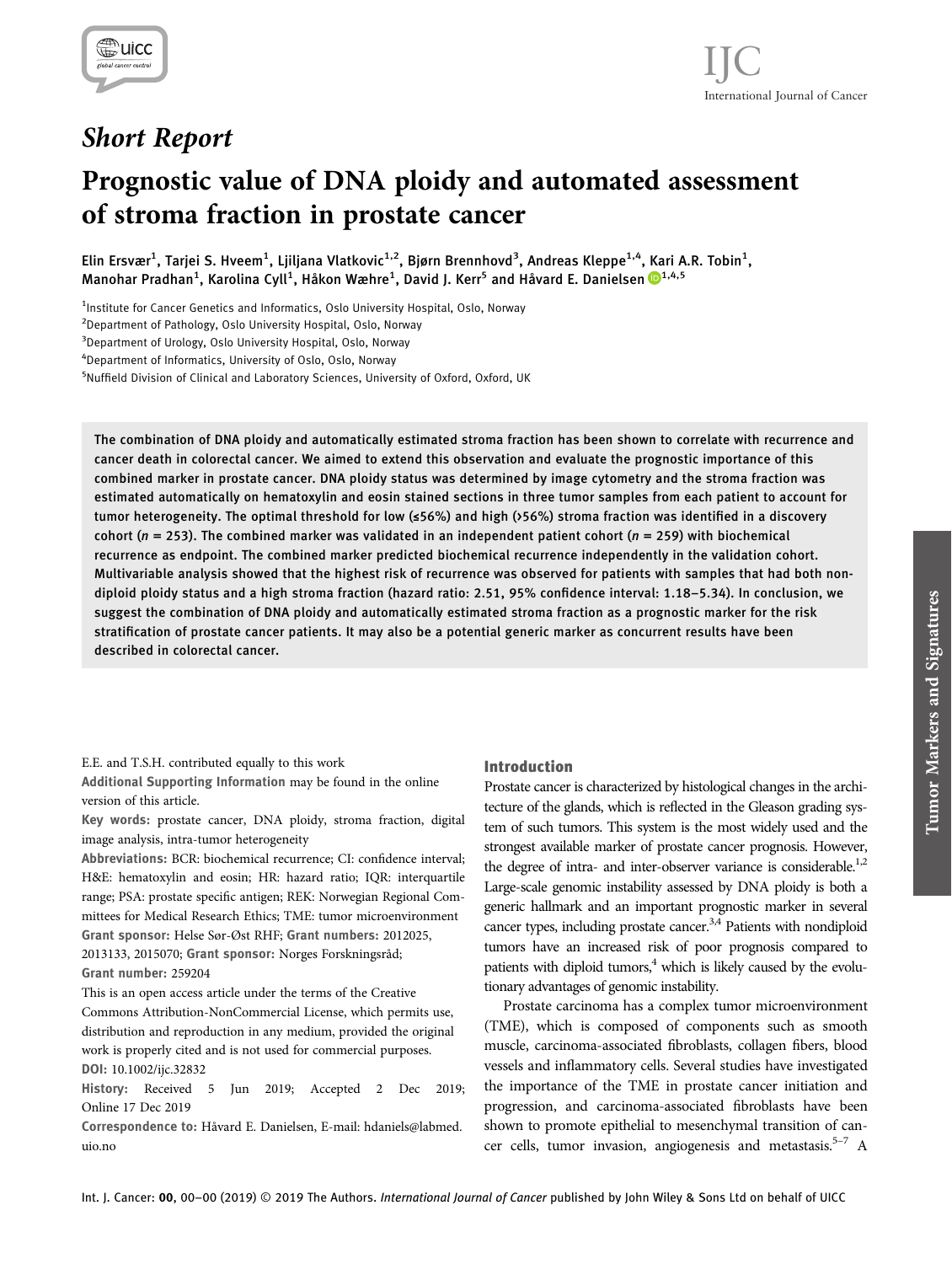The stroma that surrounds tumor cells can have significant effects on tumor growth and behavior. Another hallmark of cancer is aneuploidy caused by genomic instability, which offers an important prognostic marker in several cancer types. In this study, the authors found that combining these two markers—stromal fraction and DNA ploidy—provided a significant predictor of biochemical recurrence in prostate cancer. The low cost, high throughput, and accuracy of digital analysis using this combined method thus promise to provide improved prognostic biomarkers in prostate cancer.

high stroma fraction has been reported as a marker of poor prognosis for colon cancer based on both manual<sup>8</sup> and automatic<sup>9</sup> estimation. The clinical significance of stroma fraction has also been investigated in different prostate cancer cohorts, where the majority of studies have demonstrated that a high stroma fraction predicted worse prognosis.<sup>10-13</sup>

Better and more objective stratification of patients with prostate cancer is needed, and we have used software programs to estimate DNA ploidy and stroma fraction in an objective and reproducible manner, and report the prognostic importance of the combined marker for prostate cancer patients. A discovery cohort was used for the identification of an optimal threshold of low and high stroma fraction. The combined marker was independently validated in a cohort that included 259 men treated with radical prostatectomy.

# Materials and Methods

# Patients

Independent discovery and validation cohorts were included in our study, which consisted of men with prostate cancer who underwent radical prostatectomy at the Norwegian Radium Hospital, Oslo; a tertiary comprehensive cancer center in Norway. The basis of prostatectomy was preoperative absence of known metastasis, age less than 75 years and life expectancy of at least 10 years. The discovery cohort is described in Supporting Information.

The validation cohort consisted of 287 men operated between 2001 and 2006. A total of 28 patients were excluded from the analyses due to: missing consent ( $n = 21$ ), missing or less than six weeks follow-up ( $n = 4$ ) and no tumor material ( $n = 3$ ). Three tumor blocks were selected for analyses for each patient. Block one and two represented the worst Gleason score and the largest tumor area. The third block was selected randomly from the remaining tumor blocks with a tumor area >0.5 mm<sup>2</sup>. Two patients received neoadjuvant therapy and 16 patients received adjuvant hormonal or radiotherapy within the six first months after surgery. Therapy started more than 6 months after surgery was considered as secondary treatment. The Gleason score was evaluated as a part of the clinical routine.

Our study adhered to the reporting recommendations for tumor marker prognostic studies (REMARK) reporting criteria<sup>14</sup> and was approved by the Norwegian Regional Committees for Medical Research Ethics South-East region (REK numbers S-07443a and 2013/476). Informed consent was obtained from the patients included in the study. Exceptions were made for diseased patients in agreement with the REK requirements.

#### Image cytometric analysis

Preparation of nuclear monolayers was performed according to a modified Hedley's method<sup>15</sup> from 50 μm thick, dissected tumor areas (Supporting Information Fig. S1). The DNA ploidy histograms were classified automatically as diploid, tetraploid or aneuploid.<sup>4</sup> The threshold for tetraploid samples was set to 15% of nuclei in the 4c peak in the histogram. Tetraploid and aneuploid samples were grouped as nondiploid in our study, and a tumor was classified as nondiploid if at least one of the analyzed samples were nondiploid.

#### Stroma fraction analysis

The measure of stroma fraction (Supporting Information Fig. S2) was performed using hematoxylin and eosin (H&E) stained histological sections scanned at 40× with a NanoZoomer digital slide scanner (Hamamatsu Photonics, Hamamatsu, Japan). The tumor areas on the 3 μm thick H&E sections from the discovery cohort were marked on the glass and scanned, whereas the 5 μm thick H&E sections from the validation cohort were scanned and tumor areas were annotated using a custom software tool. All the tumor areas were marked by a pathologist (M.P.).

The area of stroma and epithelial cells was measured within the annotated tumor area and the stroma fraction was estimated using a novel software tool (Stroma Analyzer, Room4 Group Ltd, Crowborough, UK) as described in the Supporting Information. The H&E scan with the highest estimated stroma fraction was used to represent the tumor. The optimal threshold for dichotomizing patients into low and high stroma groups was estimated in the discovery cohort by evaluating stroma fraction thresholds [1%, 2%, 3%, …100%]; the classifier that maximized the average of sensitivity and specificity was selected as the threshold of high stroma fraction.

### Statistical analyses

For survival analyses in the discovery cohort, recurrence defined in accordance with Punt et al.<sup>16</sup> was used as endpoint. Biochemical recurrence (BCR) was calculated from surgery to BCR or to the date of the final prostate-specific antigen (PSA) registration and used as an endpoint in the validation cohort. PSA measurements within 6 weeks after surgery were not considered when identifying BCR. We used three measures of BCR to thoroughly describe the relationship between the proposed marker and outcome; a single PSA  $\geq$  0.4 ng/ml, PSA rise and PSA progression. PSA rise was defined as PSA  $\geq 0.4$  ng/ml followed by a subsequent rise by any amount at any future time point, and the date of event was set to the first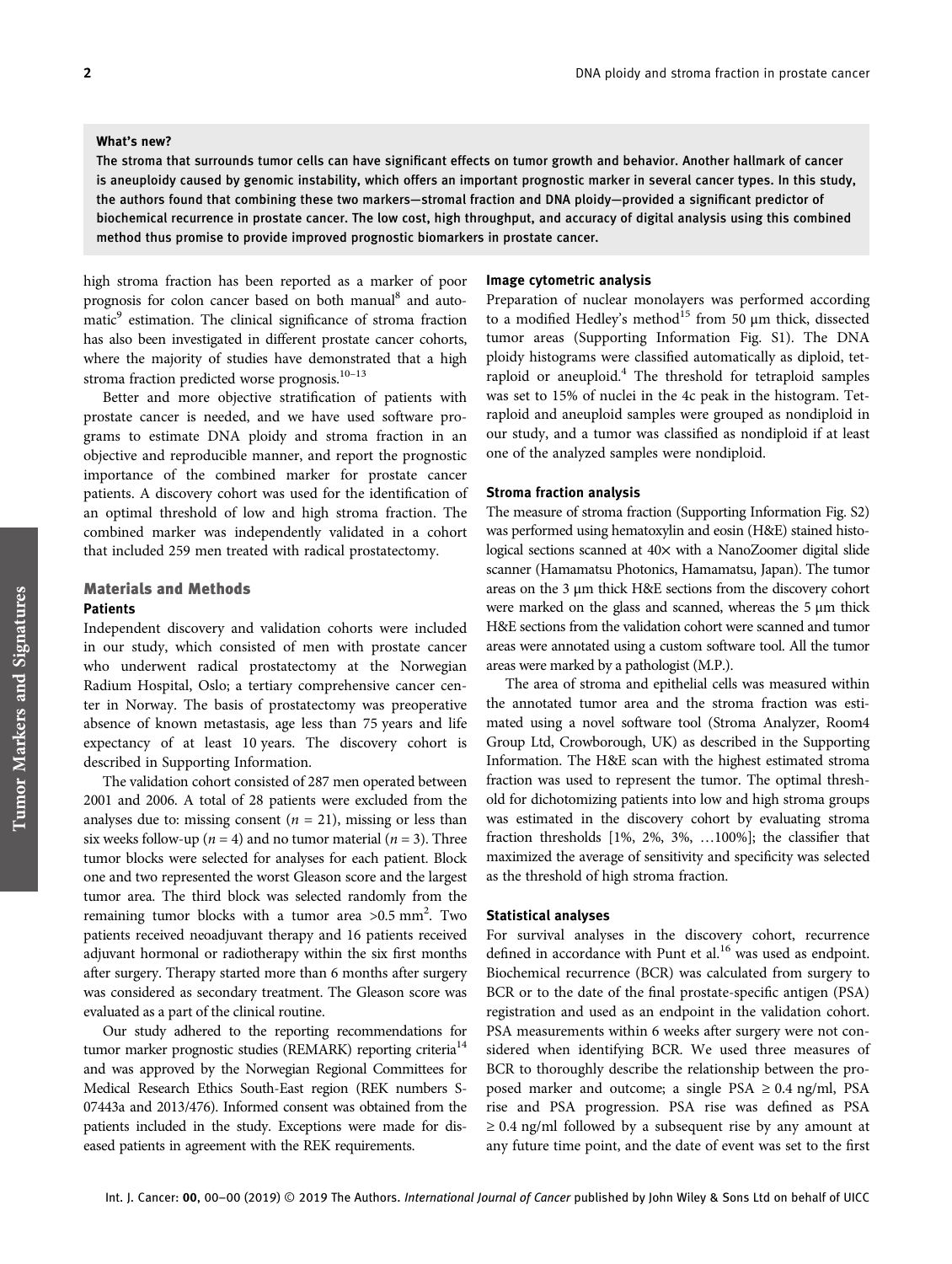Table 1. Patients characteristics in the validation cohort—single PSA  $\geq 0.4$  ng/ml

| Characteristic                         | All $n$ (%) | No event $n$ (%) | Event $n$ (%) | $p$ -value <sup>1</sup> |
|----------------------------------------|-------------|------------------|---------------|-------------------------|
| Age, median (IQR)                      | $62(59-66)$ | $62(58-66)$      | $63(60-67)$   | 0.111                   |
| Preoperative PSA (ng/ml), median (IQR) | $8(6-11)$   | $8(6-10)$        | $10(8-14)$    | 0.001                   |
| Missing                                | 1(0)        | 1(1)             | 0(0)          |                         |
| Gleason score                          |             |                  |               | 0.001                   |
| $\leq 6$                               | 78 (30)     | 75 (40)          | 3(4)          |                         |
| $3 + 4$                                | 98 (38)     | 69 (37)          | 29 (41)       |                         |
| $4 + 3$                                | 54 (21)     | 37 (20)          | 17 (24)       |                         |
| $\geq 8$                               | 29 (11)     | 8(4)             | 21 (30)       |                         |
| Surgical margins                       |             |                  |               | 0.001                   |
| Absent                                 | 165 (64)    | 137 (72)         | 28 (40)       |                         |
| Present                                | 92 (36)     | 51 (27)          | 41 (59)       |                         |
| Missing                                | 2(1)        | 1(1)             | 1(1)          |                         |
| Extracapsular extension                |             |                  |               | 0.001                   |
| Absent                                 | 166 (64)    | 141 (75)         | 25 (36)       |                         |
| Present                                | 89 (35)     | 44 (23)          | 45 (64)       |                         |
| Missing                                | 4(2)        | 4(2)             | 0(0)          |                         |
| Seminal vesicle infiltration           |             |                  |               | 0.001                   |
| Absent                                 | 228 (88)    | 180 (95)         | 48 (69)       |                         |
| Present                                | 30(12)      | 9(5)             | 21(30)        |                         |
| Missing                                | 1(0)        | 0(0)             | 1(1)          |                         |
| Lymph node involvement                 |             |                  |               | 0.001                   |
| Absent                                 | 252 (97)    | 188 (99)         | 64 (91)       |                         |
| Present                                | 7(3)        | 1(1)             | 6(9)          |                         |
| DNA ploidy                             |             |                  |               | 0.014                   |
| Diploid                                | 188 (73)    | 145 (77)         | 43 (61)       |                         |
| Nondiploid                             | 71 (27)     | 44 (23)          | 27 (39)       |                         |
| Stroma fraction                        |             |                  |               | 0.013                   |
| Low                                    | 198 (76)    | 152 (80)         | 46 (66)       |                         |
| High                                   | 61 (24)     | 37 (20)          | 24 (34)       |                         |
| Ploidy and stroma combined             |             |                  |               | 0.003                   |
| Diploid and low stroma                 | 148 (57)    | 118 (62)         | 30(43)        |                         |
| Nondiploid or high stroma              | 90 (35)     | 61 (33)          | 29 (41)       |                         |
| Nondiploid and high stroma             | 21(8)       | 10(5)            | 11 (16)       |                         |

Due to rounding the numbers may not sum to 100%.

<sup>1</sup> Pearson's  $χ$ 2 test and Mann-Whitney's U-test were used to evaluate associations.

Abbreviations: IQR, interquartile range.

measure of PSA  $\geq$  0.4 ng/ml. PSA progression was defined as either PSA rise or receipt of secondary therapy or development of distant metastasis, whichever was recorded first. Survival distributions were compared using the Mantel–Cox logrank test in univariable analysis of categorical variables and the Wald's chi-squared test in univariable analysis of continuous variables and in multivariable analyses. Patients with missing values for any included variable were excluded from the multivariable analyses. The markers of DNA ploidy and stroma fraction were combined as in Danielsen et al.<sup>9</sup> to constitute three risk groups: (i) diploid and low stroma, (ii) either nondiploid or high stroma and (iii) nondiploid and high stroma. Pearson's  $\chi^2$  and Mann–Whitney's U tests were used to evaluate associations. Two-sided  $p$  values <0.05 were considered statistically significant. Statistical analyses were performed using R version 3.1.3 (http://www.r-project.org).

# Data availability

The data that support the findings of our study are available on request from the corresponding author. The data are not publicly available due to ethical restrictions.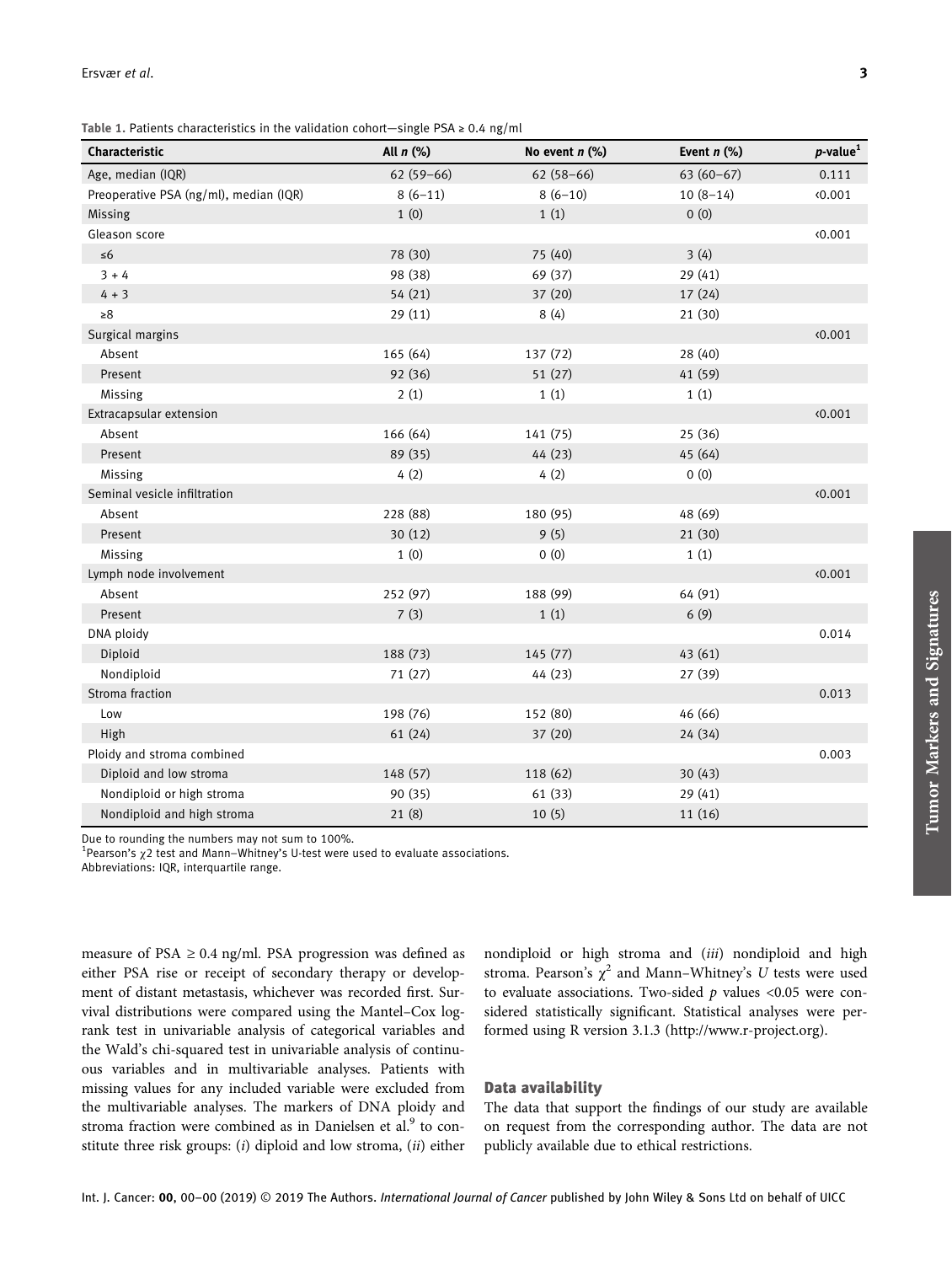

Figure 1. Kaplan–Meier analysis of recurrence in the validation cohort with single PSA ≥ 0.4 ng/ml as endpoint. (a) DNA ploidy, (b) stroma fraction and (c) combined DNA ploidy and stroma fraction, and 95% confidence intervals of the hazard ratios (HR) are listed in parenthesis.

# Results

#### Discovery cohort

The clinicopathological characteristics of the patients included in the discovery cohort  $(n = 253)$  are summarized in Supporting Information Table S1. The cut-off identified as optimal in the discovery cohort was to categorize stroma fraction ≤56% as "low stroma" and >56% as "high stroma" (Supporting Information Fig. S3). Significant results were seen in the univariable analyses of DNA ploidy (hazard ratio  $[HR] = 2.33, 95\%$  confidence interval  $[CI]$  1.51-3.60), stroma fraction (HR =  $1.90$ ,  $95\%$  CI 1.23–2.94) and their combination (HR = 2.44, 95% CI 1.30–4.58 in intermediate risk and HR = 4.03, 95% CI 2.12–7.63 in high risk when compared to low risk, Supporting Information Fig. S4).

# Patient characteristics

The patients in the validation cohort ( $n = 259$ ) had a median age of 62 (interquartile range [IQR] 59–66) years and the follow-up time for the censored observations was 9 (IQR 8–10) years. The clinicopathological characteristics are summarized in Table 1 and Supporting Information Table S2. BCR was present in 70 patients for the single PSA event, in 60 patients for PSA rise and in 69 patients for PSA progression. A total of 60 patients had BCR for all three endpoints, 65 patients had BCR for both single PSA and PSA progression, five patients had BCR only for single PSA and four patients had only PSA progression. Median time to BCR was 3 (IQR 1–5) years for all three endpoints.

#### DNA ploidy and stroma fraction

Of the 777 tumor blocks scheduled for analysis, DNA ploidy and stroma fraction were measured in 775 samples, while two were excluded because they did not contain tumor. Less than 200 tumor cell nuclei were present in two samples rendering DNA ploidy status indeterminate, and valid results for both methods were present in 773 samples. Diploid DNA ploidy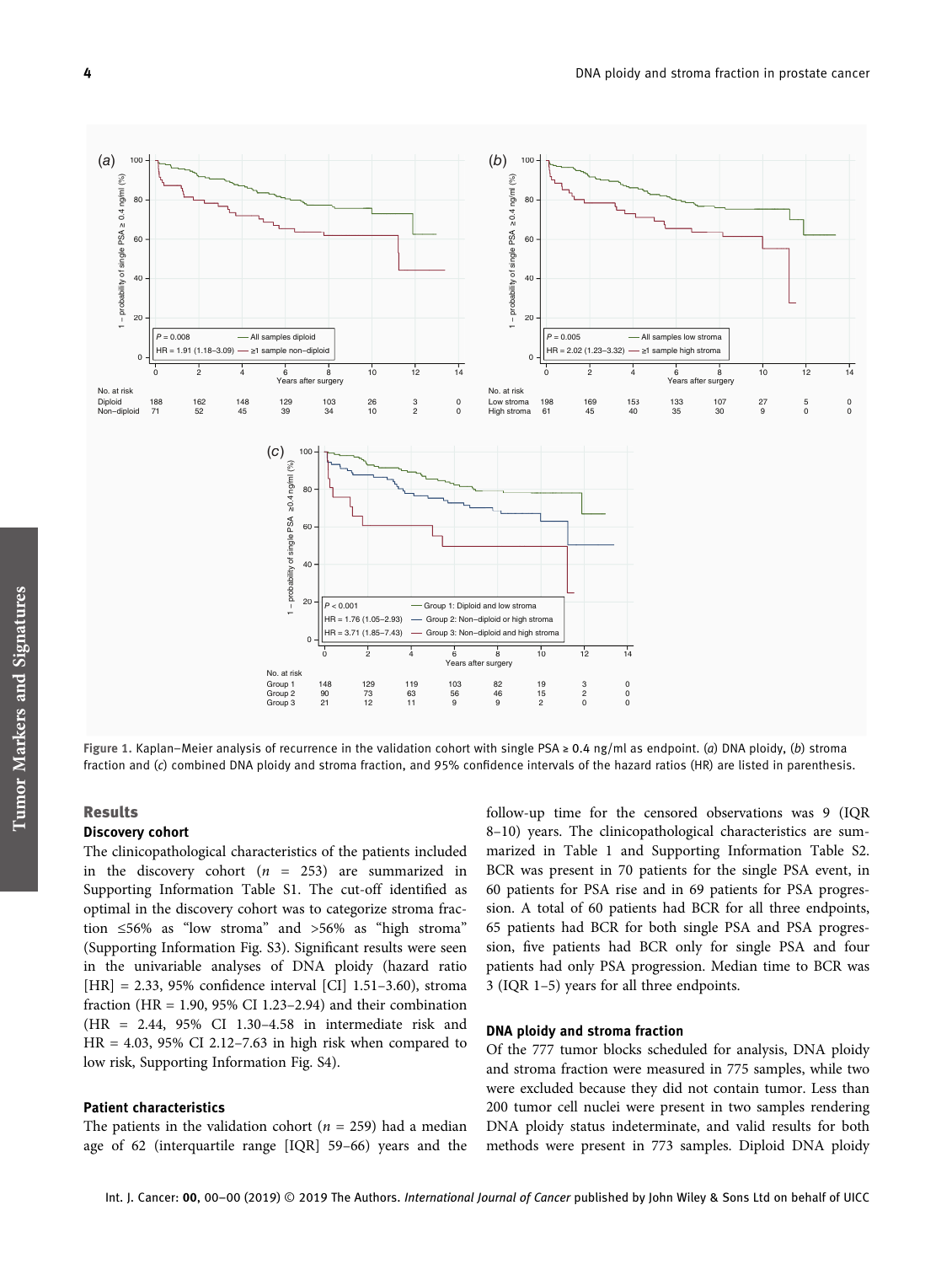|                              | <b>HR</b> | 95% CI         | <i>p</i> -value |
|------------------------------|-----------|----------------|-----------------|
| Age                          | 1.00      | $0.95 - 1.04$  | 0.851           |
| Ploidy and stroma combined   |           |                | 0.034           |
| Diploid and low stroma       | Ref       |                |                 |
| Nondiploid or high stroma    | 0.97      | $0.55 - 1.72$  | 0.919           |
| Nondiploid and high stroma   | 2.51      | $1.18 - 5.34$  | 0.017           |
| Gleason score                |           |                | 0.003           |
| $\leq 6$                     | Ref       |                |                 |
| $3 + 4$                      | 3.83      | $1.11 - 13.18$ | 0.033           |
| $4 + 3$                      | 3.50      | $0.94 - 13.11$ | 0.063           |
| $\geq 8$                     | 9.21      | $2.44 - 34.75$ | 0.001           |
| Lymph node involvement       | 2.22      | $0.85 - 5.77$  | 0.104           |
| Surgical margins             | 1.84      | $1.07 - 3.17$  | 0.028           |
| Preoperative PSA (ng/ml)     |           |                | 0.001           |
| $\leq 6$                     | Ref       |                |                 |
| $\times$ 6 and $\leq$ 10     | 1.01      | $0.40 - 2.54$  | 0.991           |
| $>10$ and $\leq 20$          | 2.67      | $1.05 - 6.80$  | 0.040           |
| 20                           | 4.07      | $1.10 - 15.10$ | 0.036           |
| Extracapsular extension      | 2.34      | $1.32 - 4.12$  | 0.003           |
| Seminal vesicle infiltration | 1.92      | $1.04 - 3.53$  | 0.036           |

Table 2. Multivariable analysis of single PSA ≥ 0.4 ng/ml in the validation cohort

 $n = 251$ , eight patients were excluded due to missing values for at least one of the included variables.

Abbreviations: CI, confidence interval; HR, hazard ratio.

classifications were seen in 655 samples, whereas 119 samples were nondiploid. The median stroma fraction was 45% (IQR 40%–51%); low stroma fraction was seen in 691 samples and high stroma fraction in 88 samples.

Nondiploid tumors were observed in 71 (27%) of 259 patients, whereas 61 (24%) of the patients had a tumor with a high stroma fraction. When the two markers were combined, diploid tumors with low stroma fraction were observed for 148 (57%) of the patients. Tumors with either nondiploid or high stroma fraction were observed for 90 (35%) patients, whereas 21 (8%) patients had nondiploid tumors with high stroma fraction.

### Survival analyses

DNA ploidy (HR = 1.91, 95% CI 1.18–3.09, Fig. 1a), stroma fraction (HR = 2.02, 95% CI 1.23–3.32, Fig. 1b), and their combination (HR =  $1.76$ ,  $95\%$  CI 1.05-2.93 in intermediate risk and HR = 3.71, 95% CI 1.85–7.43 in high risk when compared to low risk, Fig. 1c), predicted single PSA in univariable analysis (Supporting Information Table S3). In the multivariable analysis, the combination of DNA ploidy and stroma fraction (HR =  $0.97$ ,  $95\%$  CI  $0.55-1.72$  in intermediate risk and  $HR = 2.51$ , 95% CI 1.18-5.34 in high risk when compared to low risk), Gleason score, extracapsular extension, seminal vesicle infiltration, surgical margins and preoperative PSA were significant predictors of BCR (Table 2). Similar results

In patients graded with Gleason score 7 ( $n = 152$ ), neither DNA ploidy, (HR = 0.96, 95% CI 0.51–1.80), stroma fraction (HR = 1.80, 95% CI 0.97–3.34), their combination (HR = 1.09, 95% CI 0.58–2.05 in intermediate risk and HR = 1.87, 95% CI 0.76–4.60 in high risk), nor Gleason score  $3 + 4$  versus  $4 + 3$  (HR = 1.22, 95% CI 0.67–2.22) were significant predictors of BCR in univariable analyses. Significant results were obtained for extracapsular extension, seminal vesicle infiltration, surgical margins and lymph node involvement (Supporting Information Table S5).

Stroma fraction was a significant marker of BCR in univariable analysis when PSA rise and PSA progression was used as endpoints in the subgroup of patients with Gleason score 7, however, DNA ploidy and the combined marker was not significant (Supporting Information Table S5).

### Discussion

We have for the first time demonstrated independent prognostic value of the combination of DNA ploidy and stroma fraction in prostate cancer. The marker stratified patients into low, intermediate and high-risk groups with 10-year PSA-free survival of 78, 63 and 50%. This novel marker may improve risk stratification of patients treated with radical prostatectomy, by offering an objective and time-efficient measure of two tumor characteristics. The marker may therefore add robustness to the set of established markers without adding additional demands on the pathologists. The importance of this combined marker has previously been described in a study of patients with colorectal cancer,<sup>9</sup> and the significant results in our study suggest that the combined marker has a potential as a generic marker of cancer recurrence.

PSA is a commonly used surrogate marker of clinical recurrence after radical prostatectomy, however, only a subset of the patients that develop BCR will experience disease progression and even fewer will die from the disease.<sup>17</sup> A standard definition of BCR does not exist and to allow for comparison with other studies, we included two commonly used BCR endpoints. A single PSA ≥0.4 ng/ml has been described as a reasonable endpoint that excludes patients with detectable PSA who are unlikely to progress,<sup>18</sup> whereas a PSA ≥0.4 ng/ml followed by subsequent rise has been shown to correlate well with the development of distant metastases.<sup>19,20</sup> Furthermore, we included PSA progression as a third endpoint, where the definition was inspired by the work of Mir et al.<sup>20</sup> who used PSA progression as an endpoint in their evaluation of 14 different BCR definitions. The inclusion of secondary treatments seems reasonable in order to correctly account for actual recurrence in cases where PSA registration was limited. Univariable analyses of the marker that combines DNA ploidy and stroma fraction was significant for all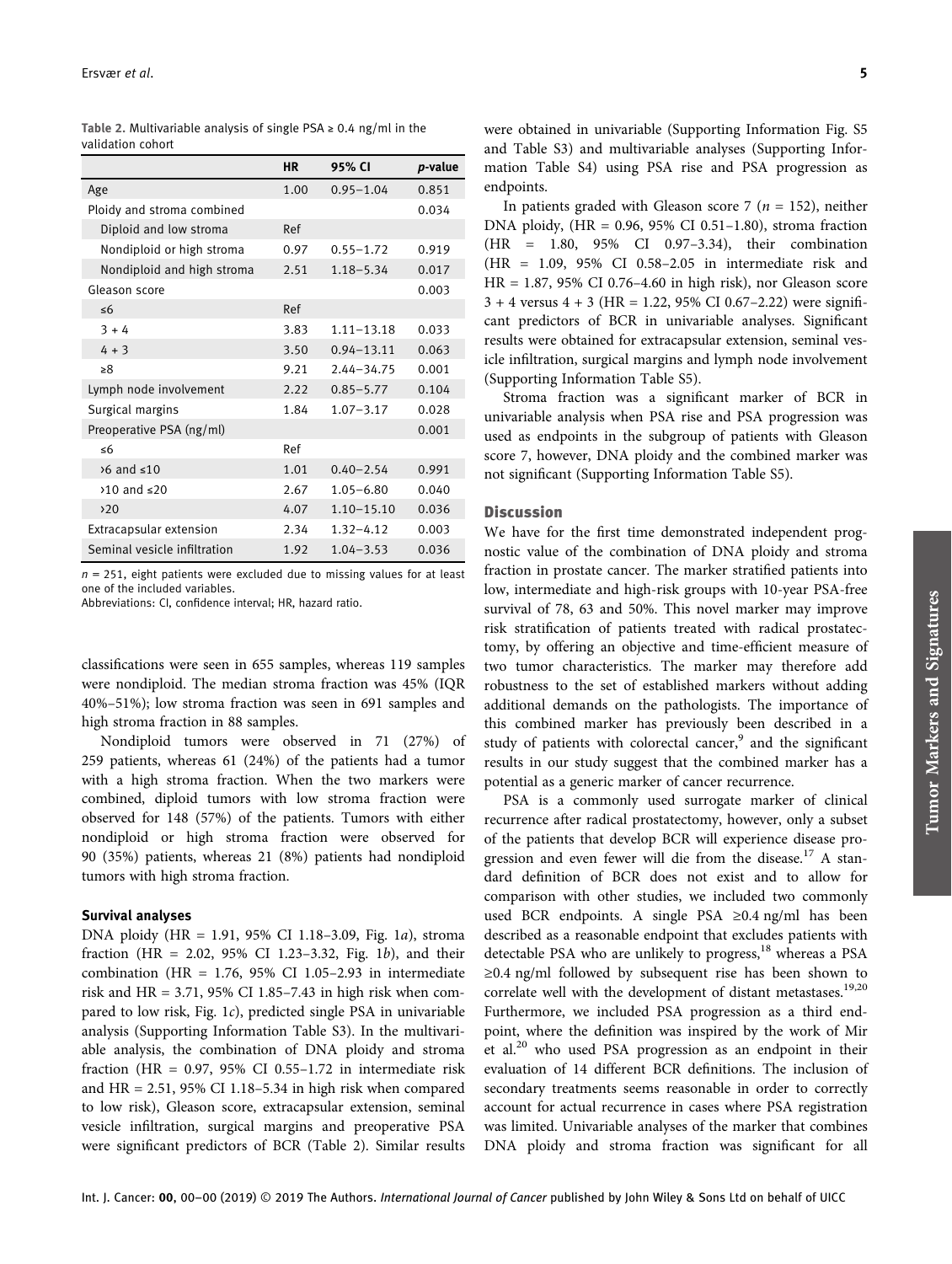endpoints. Furthermore, multivariable analysis demonstrated that the combined marker was an independent predictor of recurrence when BCR was defined as either single PSA or PSA progression. The discrepancy in results obtained by the use of different BCRs may be explained by the inherent uncertainty of estimates related to the relatively low number of patients.<sup>21</sup> Furthermore, as BCR is a surrogate marker of recurrence, longer follow-up or a larger cohort is necessary to decide which definition of BCR is the most accurate predictor of clinical recurrence of disease.

Several studies have investigated the importance of the tissue microenvironment (TME) and carcinoma-associated fibroblasts in prostate cancer initiation and progression.<sup>7</sup> Ayala et al.<sup>10</sup> reported that tumors with either low  $(5\%)$  or high (>50%) stroma fraction, evaluated in tissue microarray punches stained with Masson's trichrome, behaved aggressively compared to patients with a moderate (6–50%) stroma fraction. The identification of TME in H&E stained tissue sections is more difficult compared to trichrome stained tissue samples. However, TME is recognized by higher cellularity and pale eosin stain, compared to smooth muscles that are eosinophilic.<sup>11</sup> The stroma fraction in H&E stained tissue sections has only been reported in three independent studies that included diagnostic biopsies of prostate cancer, $11-13$  where it was shown that a high stroma fraction predicted recurrence or death of prostate cancer.

We used a software-based method to obtain reproducible measures of the stroma fraction in a tumor area annotated on H&E stained tissue sections of radical prostatectomy specimens, thus avoiding inter- and intra-observer variability. We accounted for intra-tumor heterogeneity by analyzing three separate blocks from each prostate<sup>22</sup> and validated the method in an independent cohort. The challenges of an accurate visual assessment of stroma fraction can easily be avoided by the use of the objective measure of stroma fraction obtained by this automatic method. Furthermore, as our method quickly estimates the stroma fraction on scans of routine H&E sections, it is a convenient method that can readily be implemented in the daily clinical practice.

DNA ploidy, a marker of large-scale genomic aberration, is a prognostic marker for many cancers.<sup>4</sup> In line with our

#### References

- 1. Singh RV, Agashe SR, Gosavi AV, et al. Interobserver reproducibility of Gleason grading of prostatic adenocarcinoma among general pathologists. Indian J Cancer 2011;48: 488–95.
- 2. Melia J, Moseley R, Ball RY, et al. A UK-based investigation of inter- and intra-observer reproducibility of Gleason grading of prostatic biopsies. Histopathology 2006;48:644–54.
- 3. Böcking A, Tils M, Schramm M, et al. DNAcytometric grading of prostate cancer Systematic review with descriptive data analysis. Pathol Discov 2014;2:1–20.
- 4. Danielsen HE, Pradhan M, Novelli M. Revisiting tumour aneuploidy—the place of ploidy assessment in the molecular era. Nat Rev Clin Oncol 2016;13:291–304.
- 5. Tuxhorn JA, Ayala GE, Rowley DR. Reactive stroma in prostate cancer progression. J Urol 2001;166:2472–83.
- Barron DA, Rowley DR. The reactive stroma microenvironment and prostate cancer progression. Endocr Relat Cancer 2012;19: R187–204.
- 7. Kalluri R. The biology and function of fibroblasts in cancer. Nat Rev Cancer 2016;16:582–98.

results, the prognostic importance of DNA ploidy in prostate cancer has earlier been demonstrated in univariable analyses, however, independent prognostic value has not always been seen in multivariable analyses,  $3,4$  which may be explained by the high prognostic power of Gleason grading and other clinicopathological factors.

Gleason grade is one of the best predictors of recurrence in the hands of expert pathologists. However, in a clinical setting, this subjective method depends on the pathologist's expertise and the important distinction in terms of prognosis between patients with Gleason score  $3 + 4$  and  $4 + 3$  can be hampered by the reproducibility of Gleason grading. In agreement with previous reports, $10,11$  a high stroma fraction predicted a higher risk of recurrence in univariable analyses of patients with Gleason score 7 when PSA rise and PSA progression was used as endpoints, whereas the corresponding result for single PSA was borderline significant (Supporting Information Table S5).

A novel marker composed of DNA ploidy and stroma fraction might supplement the existing risk stratification tools by providing objective and more robust risk assessments for prostate cancer patients treated with radical prostatectomy. The marker combines a measure of large-scale genomic instability with a broad measure of the TME. The threshold of high stroma was determined in a cohort treated with radical prostatectomy with clinical recurrence as endpoint and validated in an independent radical prostatectomy cohort where the combined marker consistently predicted recurrence across different definitions of BCR.

# Acknowledgements

The authors would like to thank Marna Lill Kjæreng, Hans Martin Mohn, Rolf Anders Syvertsen and John Maddison for technical support to measure DNA ploidy and stroma fraction. This work was supported by the South-Eastern Norway Regional Health Authority research fund (grant numbers 2012025 to E.E., 2015070 to T.S.H. and 2013133 to K.C.); and by the Research Council of Norway, through its IKTPLUSS Lighthouse program (grant number 259204 to A.K.).

# Conflict of interest

Prof. D.J.K. is a Director of Oxford Cancer Biomarkers. The other authors declare no competing interests.

- 8. Huijbers A, Tollenaar RA, v Pelt GW, et al. The proportion of tumor-stroma as a strong prognosticator for stage II and III colon cancer patients: validation in the VICTOR trial. Ann Oncol 2013; 24:179–85.
- 9. Danielsen HE, Hveem TS, Domingo E, et al. Prognostic markers for colorectal cancer: estimating ploidy and stroma. Ann Oncol 2018;29: 616–23.
- 10. Ayala G, Tuxhorn JA, Wheeler TM, et al. Reactive stroma as a predictor of biochemical-free recurrence in prostate cancer. Clin Cancer Res 2003;9: 4792–801.